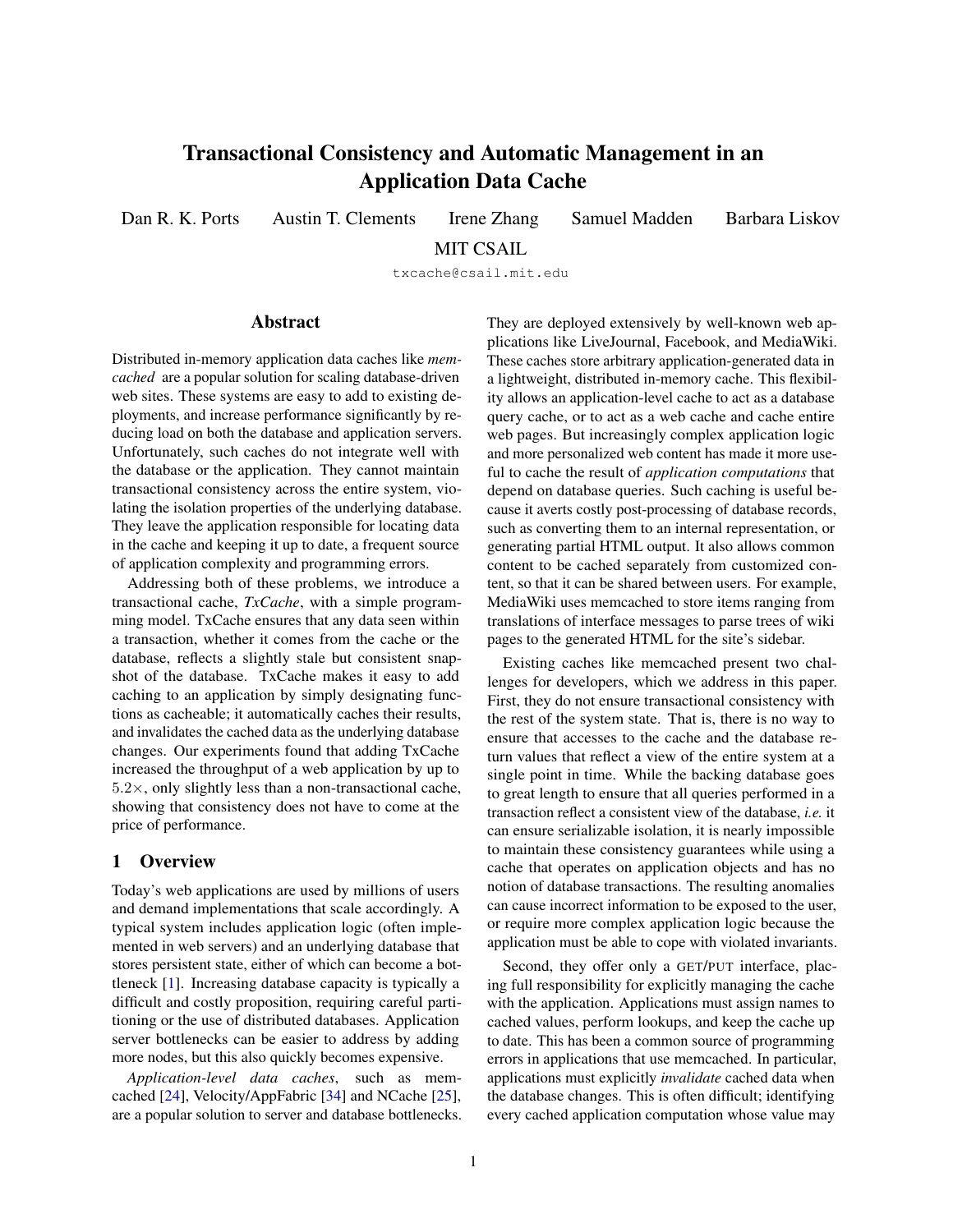have been changed requires global reasoning about the application.

We address both problems in our transactional cache, *TxCache*. TxCache provides the following features:

- transactional consistency: all data seen by the application reflects a consistent snapshot of the database, whether the data comes from cached applicationlevel objects or directly from database queries.
- access to slightly stale but nevertheless consistent snapshots for applications that can tolerate stale data, improving cache utilization.
- a simple programming model, where applications simply designate functions as cacheable. The Tx-Cache library then handles inserting the result of the function into the cache, retrieving that result the next time the function is called with the same arguments, and invalidating cached results when they change.

To achieve these goals, TxCache introduces the following noteworthy mechanisms:

- a protocol for ensuring that transactions see only consistent cached data, using minor database modifications to compute the validity times of database queries, and attaching them to cache objects.
- a lazy timestamp selection algorithm that assigns a transaction to a timestamp in the recent past based on the availability of cached data.
- an automatic invalidation system that tracks each object's database dependencies using dual-granularity invalidation tags, and produces notifications if they change.

We ported the RUBiS auction website prototype and MediaWiki, a popular web application, to use TxCache, and evaluated it using the RUBiS benchmark [\[2\]](#page-12-1). Our cache improved peak throughput by  $1.5 - 5.2 \times$  depending on the cache size and staleness limit, an improvement oonly slightly below that of a non-transactional cache.

The next section presents the programming model and consistency semantics. Section [3](#page-3-0) sketches the structure of the system, and Sections [4–](#page-3-1)[6](#page-6-0) describe each component in detail. Section [7](#page-8-0) describes our experiences porting applications to TxCache, Section [8](#page-9-0) presents a performance evaluation, and Section [9](#page-11-0) reviews the related work.

# 2 System and Programming Model

TxCache is designed for systems consisting of one or more application servers that interact with a database server. These application servers could be web servers running embedded scripts (*e.g.* with mod php), or dedicated application servers, as with Sun's Enterprise Java Beans. The database server is a standard relational database; for simplicity, we assume the application uses a single database to store all of its persistent state.

TxCache introduces two new components, as shown in



<span id="page-1-0"></span>Figure 1: Key components in a TxCache deployment. The system consists of a single database, a set of cache nodes, and a set of application servers. TxCache also introduces an application library, which handles all interactions with the cache server.

Figure [1:](#page-1-0) a cache and an application-side cache library, as well as some minor modifications to the database server. The cache is partitioned across a set of cache nodes, which may run on dedicated hardware or share it with other servers. The application never interacts with the cache servers; the TxCache library transparently translates an application's cacheable functions into cache accesses.

# <span id="page-1-1"></span>2.1 Programming Model

Our goal is to make it easy to incorporate caching into a new or existing application. Towards this end, TxCache provides an application library with a simple programming model, shown in Figure [2,](#page-2-0) based on *cacheable functions*. Applications developers can cache computations simply by designating functions to be cached.

Programs group their operations into transactions. Tx-Cache requires applications to specify whether their transactions are read-only or read/write by using either the BEGIN-RO or BEGIN-RW function. Transactions are ended by calling COMMIT or ABORT. Within a transaction block, TxCache ensures that, regardless of whether the application gets its data from the database or the cache, it sees a view consistent with the state of the database at a single point in time.

Within a transaction, operations can be grouped into *cacheable functions*. These are actual functions in the program's code, annotated to indicate that their results can be cached. A cacheable function can consist of database queries and computation, and can also make calls to other cacheable functions. To be suitable for caching, functions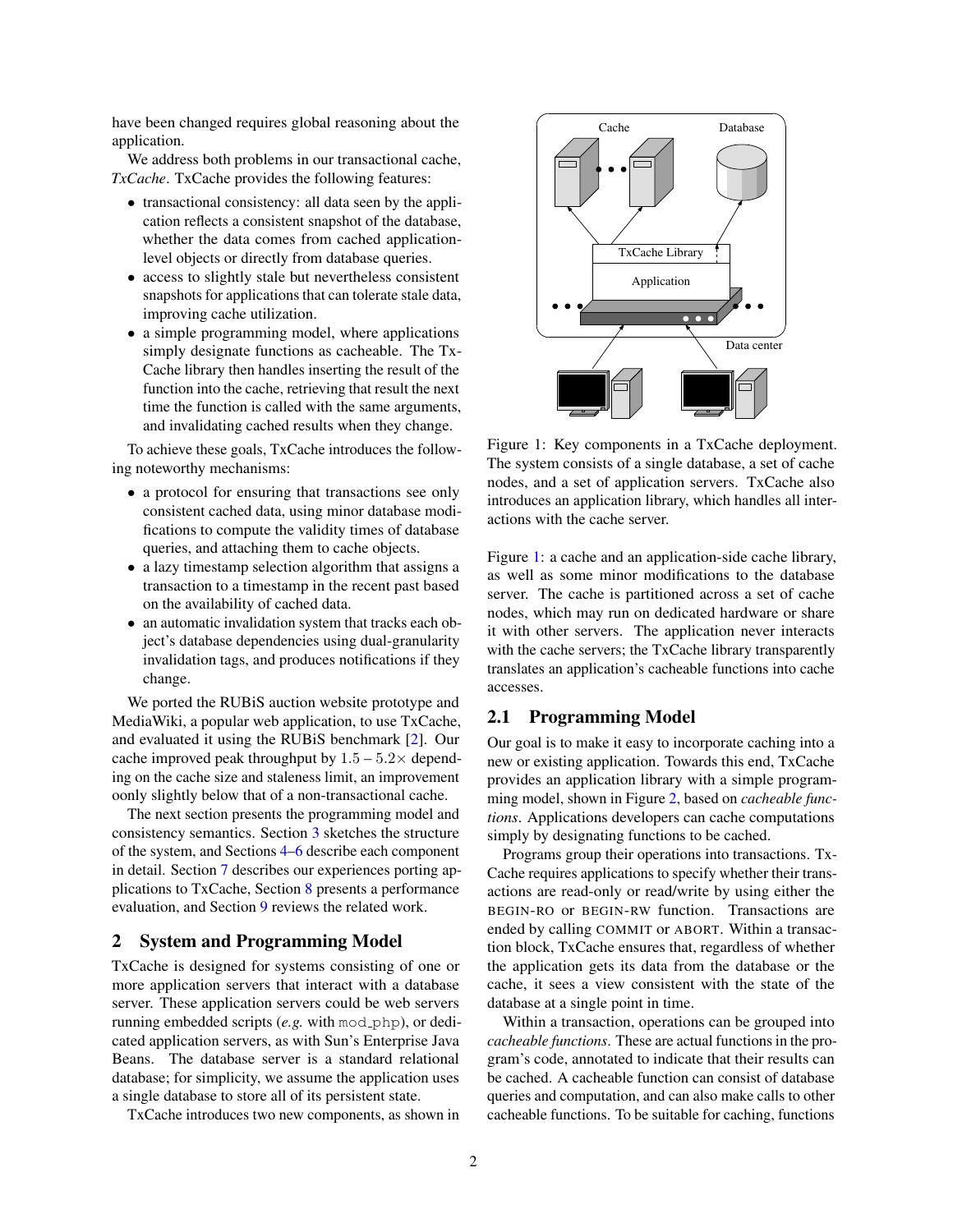- BEGIN-RO(*staleness*) : Begin a read-only transaction. The transaction sees a consistent snapshot from within the past *staleness* seconds.
- BEGIN-RW() : Begin a read/write transaction.
- COMMIT $() \rightarrow$  *timestamp* : Commit a transaction and return the timestamp at which it ran
- ABORT(): Abort a transaction
- MAKE-CACHEABLE $f(n) \rightarrow cached\text{-}fn$ : Makes a function cacheable. *cached-fn* is a new function that first checks the cache for the result of another call with the same arguments. If not found, it executes *fn* and stores its result in the cache.

#### <span id="page-2-0"></span>Figure 2: TxCache library API

must be pure, *i.e.* they must be deterministic, not have side effects, and depend only on their arguments and the database state. For example, it would not make sense to cache a function that returns the current time. TxCache currently relies upon programmers to ensure that they only cache suitable functions, but this requirement could also be enforced using static or dynamic analysis [\[14,](#page-13-3) [33\]](#page-13-4).

Cacheable functions are essentially memoized. Tx-Cache's library provides a MAKE-CACHEABLE function that takes an implementation of a cacheable function and returns a wrapper function that can be called to take advantage of the cache. When called, the wrapper function checks if the cache contains the result of a previous call to the function with the same arguments that is consistent with the current transaction's snapshot. If so, it returns it. Otherwise, it invokes the implementation function and stores the returned value in the cache. With proper linguistic support (*e.g.* Python decorators), marking a function cacheable can be as simple as adding a tag to its existing definition.

Our cacheable function interface is easier to use than the GET/PUT interface provided by existing caches like memcached. It does not require programmers to manually assign keys to cached values and keep them up to date. Although seemingly straightforward, this is nevertheless a source of errors because selecting keys requires reasoning about the entire application and how the application might evolve. Examining MediaWiki bug reports, we found that several memcached-related MediaWiki bugs stemmed from choosing insufficiently descriptive keys, causing two different objects to overwrite each other [\[22\]](#page-13-5). In one case, a user's watchlist page was always cached under the same key, causing the same results to be returned even if the user requested to display a different number of days worth of changes.

TxCache's programming model has another crucial benefit: it does not require applications to explicitly update or invalidate cached results when modifying the database. Adding explicit invalidations requires global reasoning about the application, hindering modularity: adding caching for an object requires knowing every place it could possibly change. This, too, has been a source of bugs in MediaWiki [\[23\]](#page-13-6). For example, editing a wiki page clearly requires invalidating any cached copies of that page. But other, less obvious objects must be invalidated too. Once MediaWiki began storing each user's edit count in their cached USER object, it became necessary to invalidate this object after an edit. This was initially forgotten, indicating that identifying all cached objects needing invalidation is not straightforward, especially in applications so complex that no single developer is aware of the whole of the application.

#### 2.2 Consistency Model

TxCache provides *transactional consistency*: all requests within a transaction see a consistent view of the system as of a specific timestamp. That is, requests see only the effects of other transactions that committed prior to that timestamp. For read/write transactions, TxCache supports this guarantee by running them directly on the database, bypassing the cache entirely. Read-only transactions use objects in the cache, and TxCache ensures that nevertheless they view a consistent state.

Most caches return slightly stale data simply because modified data does not reach the cache immediately. Tx-Cache goes further by allowing applications to specify an explicit *staleness limit* to BEGIN-RO, indicating that that the transaction can see a view of data from that time or later. However, regardless of the age of the snapshot, each transaction always sees a consistent view. This feature is motivated by the observation that many applications can tolerate a certain amount of staleness [\[18\]](#page-13-7), and using stale cached data can improve the cache's hit rate [\[21\]](#page-13-8).

Applications can specify their staleness limit on a pertransaction basis. Additionally, when a transaction commits, TxCache provides the user with the timestamp at which it ran. Together, these can be used to avoid anomalies. For example, an application can store the timestamp of a user's last transaction in its session state, and use that as a staleness bound so that the user never observes time moving backwards. More generally, these timestamps can be used to ensure a causal ordering between related transactions [\[20\]](#page-13-9).

We chose to have read/write transactions bypass the cache entirely so that TxCache does not introduce new anomalies. The application can expect the same guarantees (and anomalies) of the underlying database. For example, if the underlying database uses snapshot isolation, the system will still have the same anomalies as snapshot isolation, but TxCache will never introduce snapshot isolation anomalies into the read/write transactions of a system that does not use snapshot isolation. Our model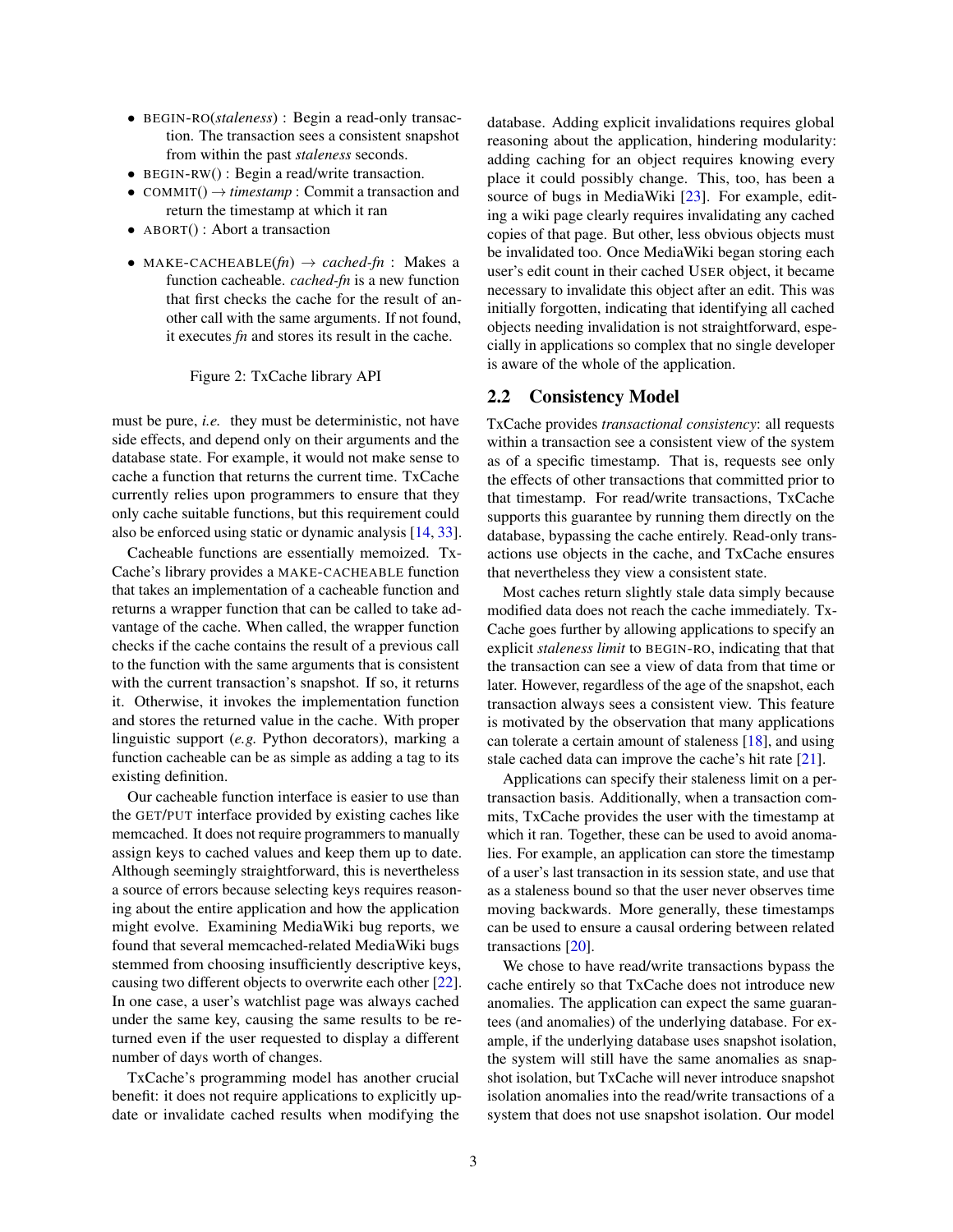could be extended to allow read/write transactions to read information from the cache, if applications are willing to accept the risk of anomalies. One particular challenge is that read/write transactions typically expect to see the effects of their own updates, while these cannot be made visible to other transactions until the commit point.

#### <span id="page-3-0"></span>3 System Architecture

In order to present an easy-to-use interface to application developers, TxCache needs to store cached data, keep it up to date, and ensure that data seen by an application is transactionally consistent. This section and the following ones describe how it achieves this using cache servers, modifications to the database, and an application-side library. None of this complexity, however, is visible to the application, which sees only cachable functions.

An application running with TxCache accesses information from the cache whenever possible, and from the database on a cache miss. To ensure it sees a consistent view, TxCache uses versioning. Each database query has an associated *validity interval*, describing the range of time over which its result was valid, which is computed automatically by the database. The TxCache library tracks the queries that a cached value depends on, and uses them to tag the cache entry with a validity interval. Then, the library provides consistency by ensuring that, within each read-only transaction, it only retrieves values from the cache and database that were valid at the same time. Thus, each transaction effectively sees a snapshot of the database taken at a particular time, even as it accesses data from the cache.

Section [4](#page-3-1) describes how the cache is structured, and defines how a cached object's validity interval and database dependencies are represented. Section [5](#page-4-0) describes how the database is modified to track query validity intervals and provide invalidation notifications when a query's result changes. Section [6](#page-6-0) describes how the library tracks dependencies for application objects, and selects consistent values from the cache and database.

#### <span id="page-3-1"></span>4 Cache Design

TxCache stores cached data in RAM on a number of cache servers. The cache presents a hash table interface: it maps keys to associated values. Applications do not interact with the cache directly; the TxCache library translates the name and arguments of a function call into a hash key, and checks and updates the cache itself.

Data is partitioned among cache nodes using a consistent hashing approach [\[17\]](#page-13-10), as in peer-to-peer distributed hash tables [\[31,](#page-13-11) [35\]](#page-13-12). Unlike DHTs, we assume that the system is small enough that every application node can maintain a complete list of cache servers, allowing it to immediately map a key to the responsible node. This list could be maintained by hand in small systems, or



<span id="page-3-2"></span>Figure 3: An example of versioned data in the cache at one point in time. Each rectangle is a version of a data item. For example, the data for key 1 became valid with commit 51 and invalid with commit 53, and the data for key 2 became valid with commit 46 and is still valid.

using a group membership service [\[10\]](#page-13-13) in larger or more dynamic environments.

# 4.1 Versioning

Unlike a simple hash table, our cache is *versioned*. In addition to its key, each entry in the cache is tagged with its *validity interval*, as shown in Figure [3.](#page-3-2) This interval is the range of time at which the cached value was current. Its lower bound is the commit time of the transaction that caused it to become valid, and its upper bound is the commit time of the first subsequent transaction to change the result, making the cache entry invalid. The cache can store multiple cache entries with the same key; they will have disjoint validity intervals because only one is valid at any time. Whenever the TxCache library puts the result of a cacheable function call into the cache, it includes the validity interval of that result (derived using information obtained from the database).

To look up a result in the cache, the TxCache library sends both the key it is interested in and a timestamp or range of acceptable timestamps. The cache server returns a value consistent with the library's request, *i.e.* one whose validity interval intersects the given range of acceptable timestamps, if any exists. The server also returns the value's associated validity interval. If multiple such values exist, the cache server returns the most recent one.

When a cache node runs out of memory, it evicts old cached values to free up space for new ones. Cache entries are never pinned and can always be discarded; if one is later needed, it is simply a cache miss. A cache eviction policy can take into account both the time since an entry was accessed, and its staleness. Our cache server uses a least-recently-used replacement policy, but also eagerly removes any data too stale to be useful.

# <span id="page-3-3"></span>4.2 Invalidation Tags and Streams

When an object is inserted into the cache, it can be flagged as *still-valid* if it reflects the latest state of the database, like Key 2 in Figure [3.](#page-3-2) For such objects, the database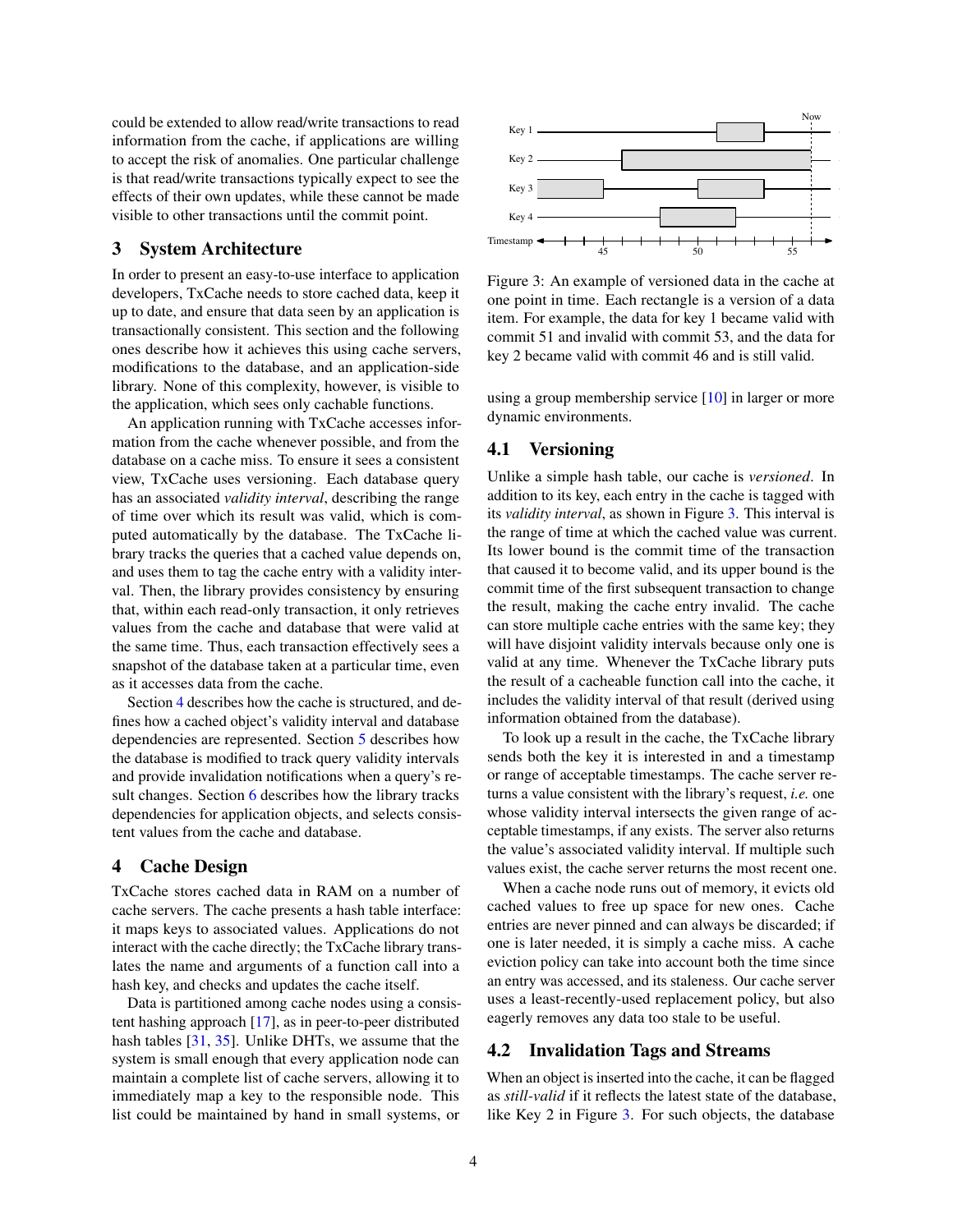provides *invalidation* notifications when they change.

Every still-valid object has an associated set of *invalidation tags* that describe which parts of the database it depends on. Each invalidation tag has two parts: a table name and an optional index key description. The database identifies the invalidation tags for a query based on the access methods used to access the database. A query that uses an index equality lookup receives a twopart tag, *e.g.* a search for users with name Alice would receive tag USERS:NAME=ALICE. A query that performs a sequential scan or index range scan has a wildcard for the second part of the tag,  $e.g.$  USERS: $\star$ . Wildcard invalidations are expected to be very rare because applications typically try to perform only index lookups; they exist primarily for completeness. Queries that access multiple tables or multiple keys in a table receive multiple tags. The object's final tag set will have one or more tags for each query that the object depends on.

The database distributes invalidations to the cache as an *invalidation stream*. This is an ordered sequence of messages, one for each update transaction, containing the transaction's timestamp and all invalidation tags that it affected. Each message is delivered to all cache nodes by a reliable application-level multicast mechanism [\[10\]](#page-13-13), or by link-level broadcast if possible. The cache servers process the messages in order, truncating the validity interval for any affected object at the transaction's timestamp.

Using the same transaction timestamps to order cache entries and invalidations eliminates race conditions that could occur if an invalidation reaches the cache server before an item is inserted with the old value. These race conditions are a real concern: MediaWiki does not cache failed article lookups, because a negative result might never be removed from the cache if the report of failure is stale but arrived after its corresponding invalidation.

For cache lookup purposes, items that are still valid are treated as though they have an upper validity bound equal to the timestamp of the last invalidation received prior to the lookup. This ensures that there is no race condition between an item being changed on the database and invalidated in the cache, and that multiple items modified by the same transaction are invalidated atomically.

#### <span id="page-4-0"></span>5 Database Support

The validity intervals that TxCache uses in its cache are derived from validity information generated by the database. To make this possible, TxCache uses a modified DBMS that has similar versioning properties to the cache. Specifically, it can run queries on slightly stale snapshots, and it computes validity intervals for each query result it returns. It also assigns invalidation tags to queries, and produces the invalidation stream described in Section [4.2.](#page-3-3)

Though standard databases do not provide these fea-

tures, we show they can be implemented by reusing the same mechanisms that are used to implement multiversion concurrency control techniques like snapshot isolation. In this section, we describe how we modified an existing DBMS, PostgreSQL [\[29\]](#page-13-14), to provide the necessary support. The modifications are not extensive (under 2000 lines of code in our implementation). Moreover, they are not Postgres-specific; the approach can be applied to other databases that use multiversion concurrency.

# 5.1 Exposing Multiversion Concurrency

Because our cache allows read-only transactions to run slightly in the past, the database must be able to perform queries against a past snapshot of a database. This situation arises when a read-only transaction is assigned a timestamp in the past and reads some cached data, and then a later operation in the same transaction results in a cache miss, requiring the application to query the database. The database query must return results consistent with the cached values already seen, so the query must execute at the same timestamp in the past.

Temporal databases, which track the history of their data and allow "time travel," solve this problem but impose substantial storage and indexing cost to support complex queries over the entire history of the database. What we require is much simpler: we only need to run a transaction on a stale but recent snapshot. Our insight is that these requirements are essentially identical to those for supporting snapshot isolation [\[5\]](#page-13-15), so many databases already have the infrastructure to support them.

We modified Postgres to expose the multiversion storage it uses internally to provide snapshot isolation. We added a PIN command that assigns an ID to a read-only transaction's snapshot. When starting a new transaction, the TxCache library can specify this ID using the new BEGIN SNAPSHOTID syntax, creating a new transaction that sees the same view of the database as the erstwhile read-only transaction. The database state for that snapshot will be retained at least until it is released by the UNPIN command. A pinned snapshot is identified by the commit time of the last committed transaction visible to it, allowing it to be easily ordered with respect to update transactions and other snapshots.

Postgres is especially well-suited to this modification because of its "no-overwrite" storage manager [\[36\]](#page-13-16), which already retains recent versions of data. Because stale data is only removed periodically by an asynchronous "vacuum cleaner" process, the fact that we keep data around slightly longer has little impact on performance. However, our technique is not Postgres-specific; any database that implements snapshot isolation must have a way to keep a similar history of recent database states, such as Oracle's rollback segments.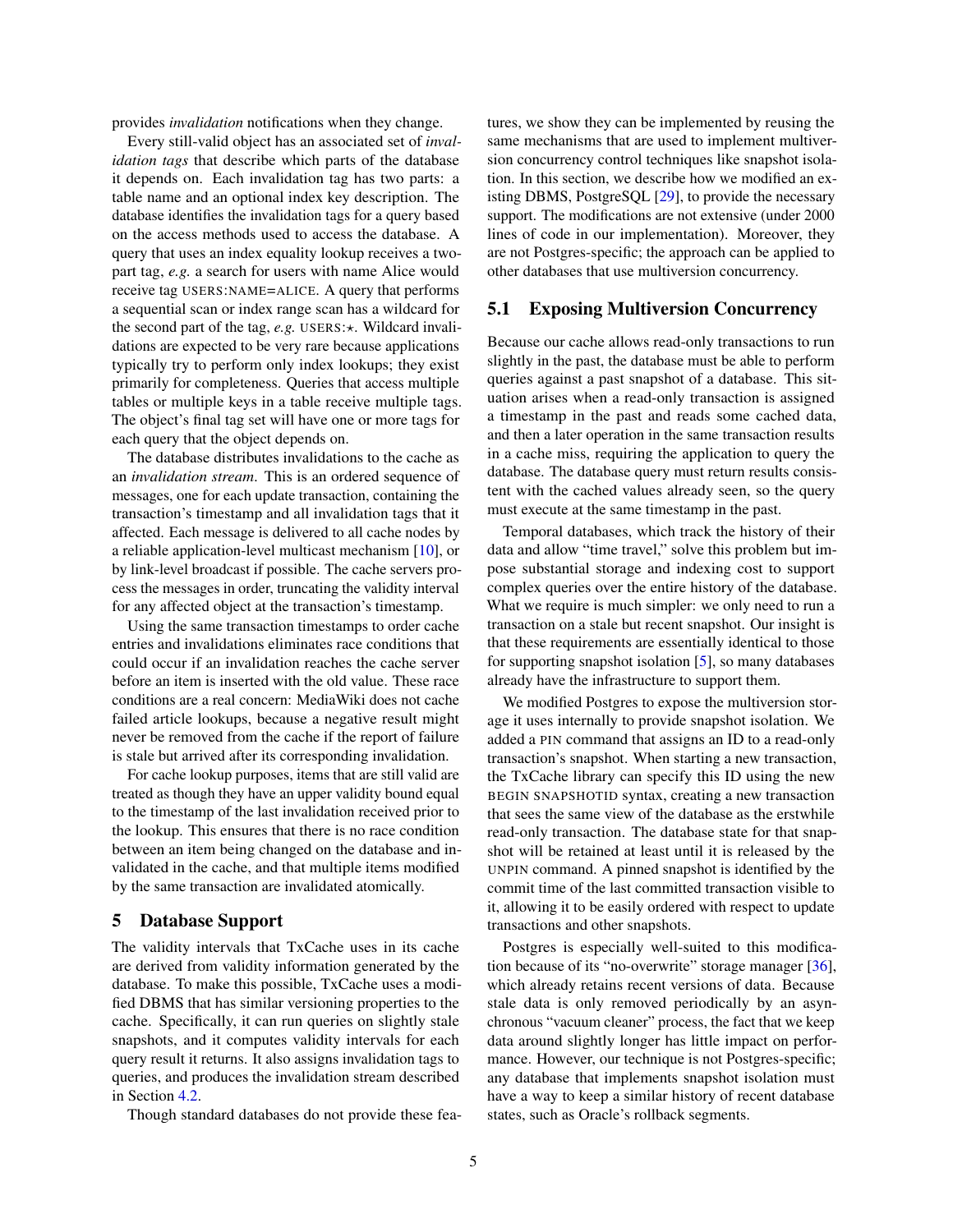

<span id="page-5-0"></span>Figure 4: Example of tracking the validity interval for a read-only query. All four tuples match the query predicate. Tuples 1 and 2 match the timestamp, so their intervals intersect to form the result validity. Tuples 3 and 4 fail the visibility test, so their intervals join to form the invalidity mask. The final validity interval is the difference between the result validity and the invalidity mask.

# 5.2 Tracking Result Validity

TxCache needs the database server to provide the validity interval for every query result in order to ensure transactional consistency of cached objects. Recall that this is defined as the range of timestamps for which the query would give the same results. Its lower bound is the commit time of the most recent transaction that added, deleted, or modified any tuple in the result set. It may have an upper bound if a subsequent transaction changed the result, or it may be unbounded if the result is still current.

The validity interval is computed as the intersection of two ranges, the *result tuple validity* and the *invalidity mask*, which we track separately.

The result tuple validity is the intersection of the validity times of the tuples returned by the query. For example, tuple 1 in Figure [4](#page-5-0) was deleted at time 47, and tuple 2 was created at time 44; the result would be different before time 44 or after time 47. This interval is easy to compute because multiversion concurrency requires that each tuple in the database be tagged with the ID of its creating transaction and deleting transaction (if any). We simply propagate these tags throughout query execution. If an operator, such as a join, combines multiple tuples to produce a single result, the validity interval of the output tuple is the intersection of its inputs.

The result tuple validity, however, does not completely capture the validity of a query, because of *phantoms*. These are tuples that did *not* appear in the result, but would have if the query were run at a different timestamp. For example, tuple 3 in Figure [4](#page-5-0) will not appear in the results because it was deleted before the query timestamp, but the results would be different if the query were run before it was deleted. Similarly, tuple 4 is not visible because it was created afterwards. We capture this effect with the invalidity mask, which is the union of the validity times for all tuples that failed the *visibility check*, *i.e.* were discarded because their timestamps made them invisible to the transaction's snapshot. Throughout query execution, whenever such a tuple is encountered, its validity interval is added to the invalidity mask.

The invalidity mask is conservative because visibility checks are performed as early as possible in the query plan to avoid processing unnecessary tuples. Some of these tuples might have been discarded anyway if they failed the query conditions later in the query plan (perhaps after joining with another table). While being conservative preserves the correctness of the cached results, it might unnecessarily constrain the validity intervals of cached items, reducing the hit rate. To ameloriate this problem, we continue to perform the visibility check as early as possible, but during sequential scans and index lookups, we evaluate the predicate before the visibility check. This differs from regular Postgres with respect to sequential scans, where it evaluates the cheaper visibility check first. Delaying the visibility checks improves the quality of the invalidity mask, and incurs little overhead for simple predicates, which are most common.

Finally, the invalidity mask is subtracted from the result tuple validity to give the query's final validity interval. This interval is reported to the TxCache library, piggybacked on each SELECT query result; the library combines these intervals to obtain validity intervals for objects it stores in the cache.

# 5.3 Automating Invalidations

When the database executes a query and reports that its validity interval is unbounded, *i.e.* the query result is still valid, it assumes responsibility for providing an invalidation when the result may have changed. At query time, it must assign invalidation tags to indicate the query's dependencies, and at update time, it must notify the cache of invalidation tags for objects that might have changed.

When a query is performed, the database examines the query plan it generates. At the lowest level of the tree are the access methods that obtain the data, *e.g.* a sequential scan of a heap file, or a B-tree index lookup. For index equality lookups, the database assigns an invalidation tag of the form TABLE:KEY. For other types, it assigns a wildcard tag TABLE: $\star$ . Each query may have multiple tags; the complete set is returned along with the SELECT query results.

When a read/write transaction modifies some tuples, the database identifies the set of invalidation tags affected.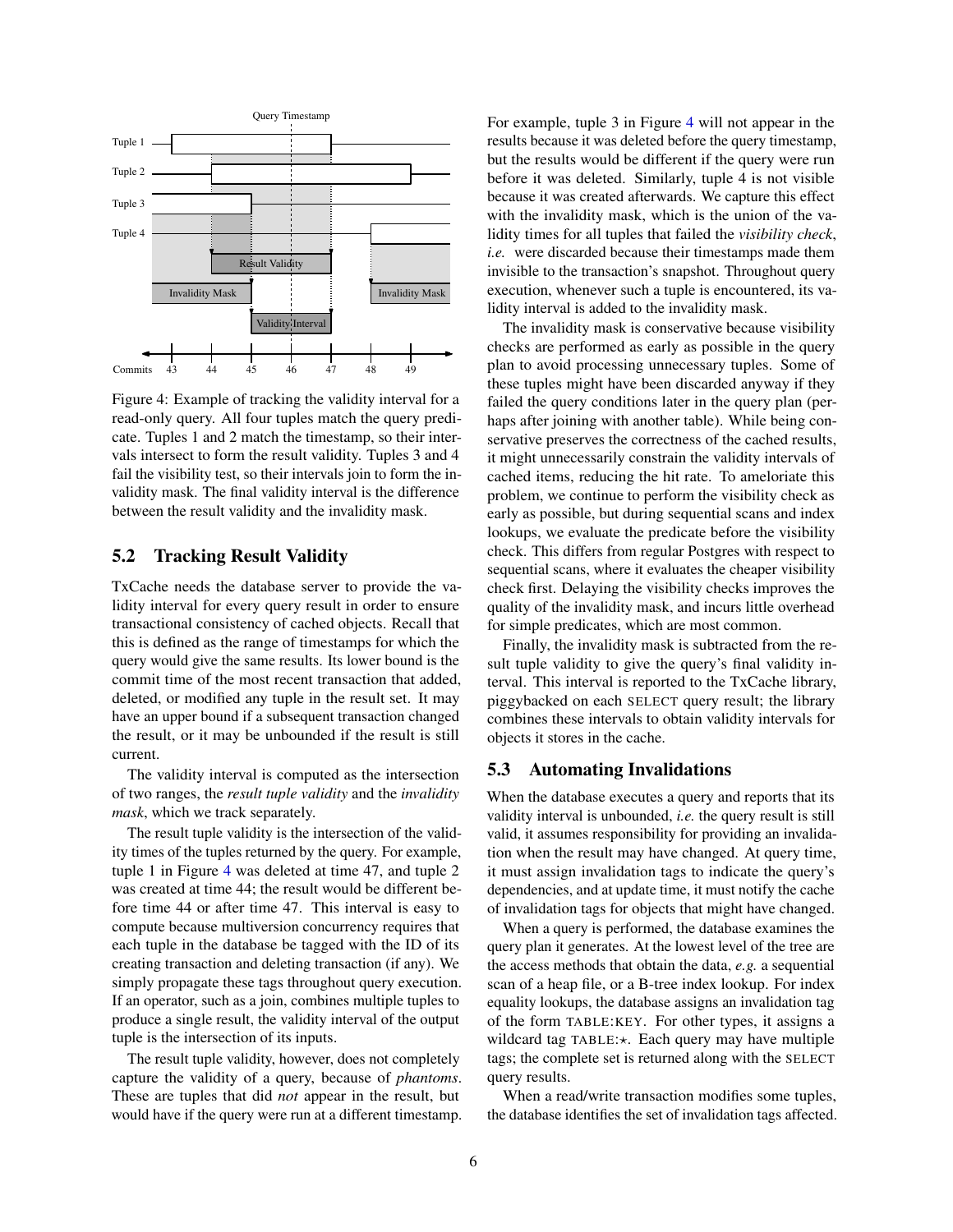Each tuple added, deleted, or modified yields one invalidation tag for each index it is listed in. If a transaction modifies most of a table, the database can aggregate multiple tags into a single wildcard tag on TABLE:\*. Generated invalidation tags are queued until the transaction commits. When it does, the database server passes the set of tags, along with the transaction's timestamp, to the multicast service for distribution to the cache nodes, ensuring that the invalidation stream is properly ordered.

# 5.4 Pincushion

TxCache needs to keep track of which snapshots are pinned on the database, and which of those are within a read-only transaction's staleness limit. It also must eventually unpin old snapshots, provided that they are not used by running transactions. The DBMS itself could be responsible for tracking this information. However, to simplify implementation, and to reduce the overall load on the database, we placed this functionality instead in a lightweight daemon known as the *pincushion* (so named because it holds the pinned snapshot IDs). It can be run on the database host, on a cache server, or elsewhere.

The pincushion maintains a table of currently pinned snapshots, containing the snapshot's ID, the corresponding wall-clock timestamp, and the number of running transactions that might be using it. When the TxCache library running on an application node begins a read-only transaction, it requests from the pincushion all sufficiently fresh pinned snapshots, *e.g.* those pinned in the last 30 seconds. The pincushion flags these snapshots as possibly in use, for the duration of the transaction. If there are no sufficiently fresh pinned snapshots, the TxCache library starts a read-only transaction on the database, running on the latest snapshot, and pins that snapshot. It then registers the snapshot's ID and the wall-clock time (as reported by the database) with the pincushion. The pincushion also periodically scans its list of pinned snapshots, removing any unused snapshots older than a threshold by sending an UNPIN command to the database.

Though the pincushion is accessed on every transaction, it performs little computation and is unlikely to form a bottleneck. In all of our experiments, nearly all pincushion requests received a response in under 0.2 ms, approximately the network round-trip time. We have also developed a protocol for replicating the pincushion to increase its throughput, but it has yet to become necessary.

# <span id="page-6-0"></span>6 Cache Library

Applications interact with TxCache through its application-side library, which keeps them blissfully unaware of the details of cache servers, validity intervals, invalidation tags and the like. It is responsible for assigning timestamps to read-only transactions, retrieving values from the cache when cacheable functions are

called, storing results in the cache, and computing the validity intervals and invalidation tags for anything it stores in the cache.

In this section, we describe the implementation of the TxCache library. For clarity, we begin with a simplified version where timestamps are chosen when a transaction begins and cacheable functions do not call other cacheable functions. In Section [6.2,](#page-7-0) we describe a technique for choosing timestamps lazily to take better advantage of cached data. In Section [6.3,](#page-8-1) we lift the restriction on nested calls.

#### 6.1 Basic Functionality

The TxCache library is divided into a languageindependent library that implements the core functionality, and a set of bindings that implement language-specific interfaces. Currently, we have only implemented bindings for PHP, but adding support for other languages should be relatively straightforward.

Recall from Figure [2](#page-2-0) that the library's interface is simple: it provides the standard transaction commands (BEGIN, COMMIT, and ABORT), and functions are designated as cacheable using a MAKE-CACHEABLE function that takes a function and returns a wrapped function that first checks for available cached values<sup>[1](#page-6-1)</sup>.

When a transaction is started, the application specifies whether it is read/write or read-only, and, if read-only, the staleness limit. For a read/write transaction, the TxCache library simply starts a transaction on the database server, and passes all queries directly to it. At the beginning of a read-only transaction, the library contacts the pincushion to request the list of pinned snapshots within the staleness limit, then chooses one to run the transaction at. If no sufficiently recent snapshots exist, the library starts a new transaction on the database and pins its snapshot.

The library can delay beginning an underlying readonly transaction on the database (*i.e.* sending a BEGIN SQL statement) until it actually needs to issue a query. Thus, transactions whose requests are all satisfied from the cache do not need to connect to the database at all.

When a cacheable function's wrapper is called, the library checks whether its result is in the cache. To do so, it serializes the function's name and arguments into a key (a hash of the function's code could also be used to handle software updates). The library finds the responsible cache server using consistent hashing, and sends it a LOOKUP request. The request includes the transaction's timestamp, which any returned value must satisfy. If the cache returns a matching result, the library returns it directly to the program.

In the event of a cache miss, the library calls the cacheable function's implementation. As the cacheable

<span id="page-6-1"></span><sup>&</sup>lt;sup>1</sup>In languages such as PHP that lack higher-order functions, the syntax is slightly more complicated, but the concept is the same.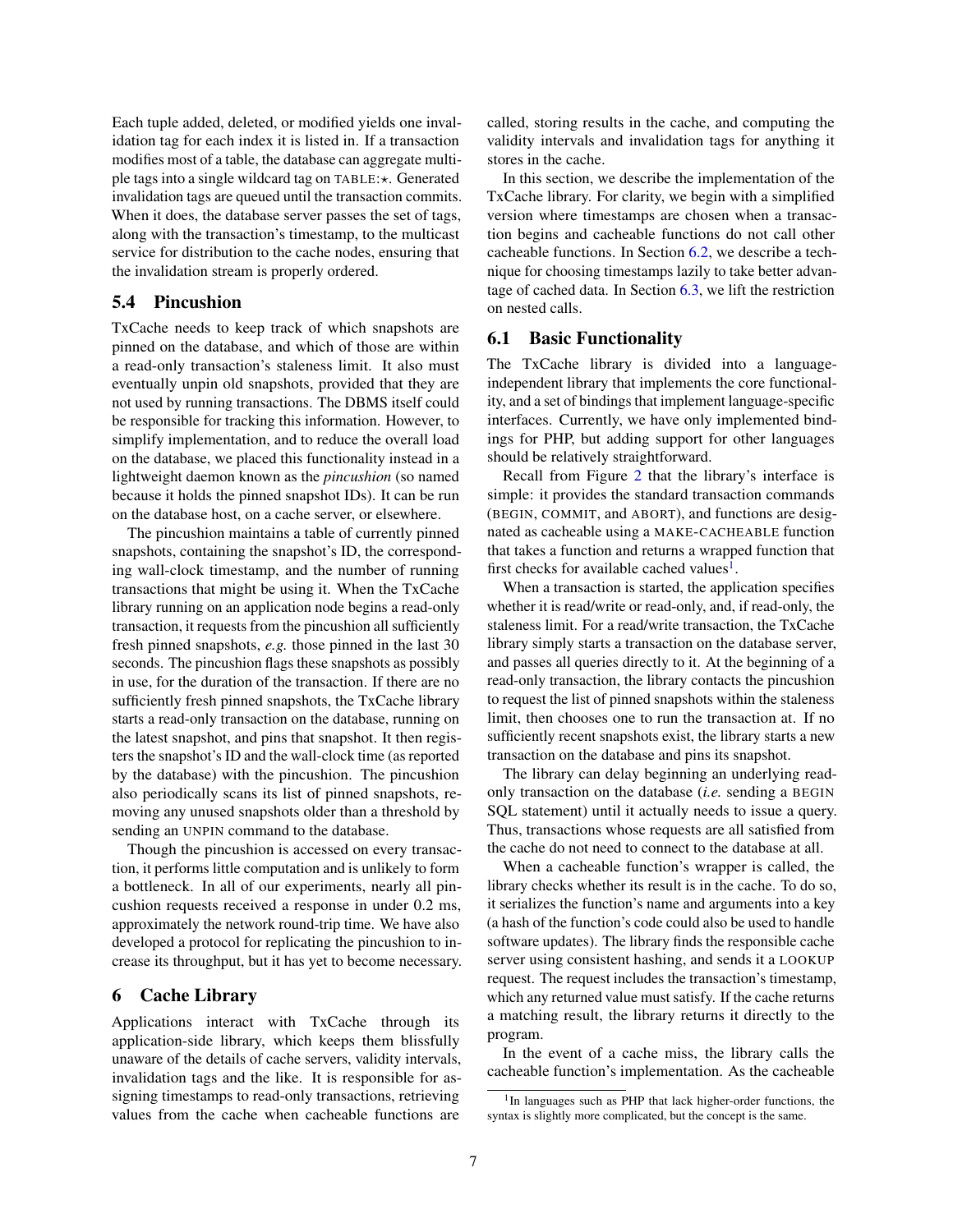function issues queries to the database, the library accumulates the validity intervals and invalidation tags returned by these queries. The final result of the cacheable function is valid at all times in the intersection of the accumulated validity intervals. When the cacheable function returns, the library serializes its result and inserts it into the cache, tagged with the accumulated validity interval and any invalidation tags.

#### <span id="page-7-0"></span>6.2 Choosing Timestamps Lazily

Above, we assumed that the library chooses a read-only transaction's timestamp when the transaction starts. Although straightforward, this approach requires the library to decide on a timestamp without any knowledge of what data is in the cache or what data will be accessed. Lacking this knowledge, it is not clear what policy would provide the best hit rate.

However, the timestamp need not be chosen immediately. Instead, it can be chosen lazily based on which cached results are available. This takes advantage of the fact that each cached value is valid over a range of timestamps: its validity interval. For example, consider a transaction that has observed a single cached result  $x$ . This transaction can still be serialized at *any* timestamp in  $x$ 's validity interval. On the transaction's next call to a cacheable function, any cached value whose validity interval overlaps  $x$ 's can be chosen, as this still ensures there is at least one timestamp at which the transaction can be serialized. As the transaction proceeds, the set of possible serialization points narrows each time the transaction reads a cached value or a database query result.

Specifically, the algorithm proceeds as follows. When a transaction begins, the library requests from the pincushion all pinned snapshot IDs that satisfy its freshness requirement. It stores this set as its *pin set*. The pin set represents the set of timestamps at which the current transaction can be serialized; it will be updated as the cache and the database are accessed. The pin set also initially contains a special ID, denoted  $\star$ , which indicates that the transaction can also be run in the present, on some newly pinned snapshot. The pin set only contains  $\star$  until the first cacheable function in the transaction executes.

When the application invokes a cacheable function, the library sends a LOOKUP request for the appropriate key, but instead of indicating a single timestamp, it indicates the *bounds* of the pin set (the lowest and highest timestamp, excluding  $\star$ ). The transaction can use any cached value whose validity interval overlaps these bounds and still remain serializable at one or more timestamps. The library then reduces the transaction's pin set by eliminating all timestamps that do not lie in the returned value's validity interval, since observing a cached value means the transaction can no longer be serialized outside its validity interval. This includes removing  $\star$  from the pinset because once the transaction has used cached data, it cannot be run on a new, possibly inconsistent snapshot.

When the cache does not contain any entries that match both the key and the requested interval, a cache miss occurs. In this case, the library calls the cacheable function's implementation, as before. When the transaction makes its first database query, the library is finally forced to select a specific timestamp from the pin set and BE-GIN a read-only transaction on the database at the chosen timestamp. If a non- $\star$  timestamp is chosen, the transaction runs on that timestamp's saved snapshot. If  $\star$  is chosen, the library starts a new transaction, pinning the latest snapshot and reporting the pin to the pincushion. The pin set is then *reified*:  $\star$  is replaced with the newly-created snapshot's timestamp, replacing the abstract concept of "the present time" with a concrete timestamp.

The library needs a policy to choose which pinned snapshot from the pin set it should run at. Simply choosing  $\star$  if available, or the most recent timestamp otherwise, biases transactions towards running on recent data, but results in a very large number of pinned snapshots, which can ultimately slow the system down. To avoid the overhead of creating many snapshots, we used the following policy: if the most recent timestamp in the pin set is older than five seconds and  $\star$  is available, then the library chooses  $\star$  in order to produce a new pinned snapshot; otherwise it chooses the most recent timestamp.

During the execution of a cacheable function, the validity intervals of the queries that the function makes are accumulated, and their intersection defines the validity interval of the cacheable result, just as before. In addition, just like when a transaction observes values from the cache, each time it observes query results from the database, the transaction's pin set is reduced by eliminating all timestamps outside the result's validity interval, as the transaction can no longer be serialized at these points. If the transaction's pin set still contains  $\star$ ,  $\star$  is removed.

The validity interval of the cacheable function and pin set of the transaction are two distinct but related notions: the function's validity interval is the set of timestamps at which its result is valid, and the pin set is the set of timestamps at which the enclosing transaction can be serialized. The pin set always lies within the validity interval, but the two may differ when a transaction calls multiple cacheable functions in sequence, or performs "bare" database queries outside a cacheable function.

#### 6.2.1 Correctness

Lazy selection of timestamps is a complex algorithm, and its correctness is not self-evident. The following two properties show that it provides transactional consistency.

<span id="page-7-1"></span>Invariant 1. *All data seen by the application during a read-only transaction is consistent with the database*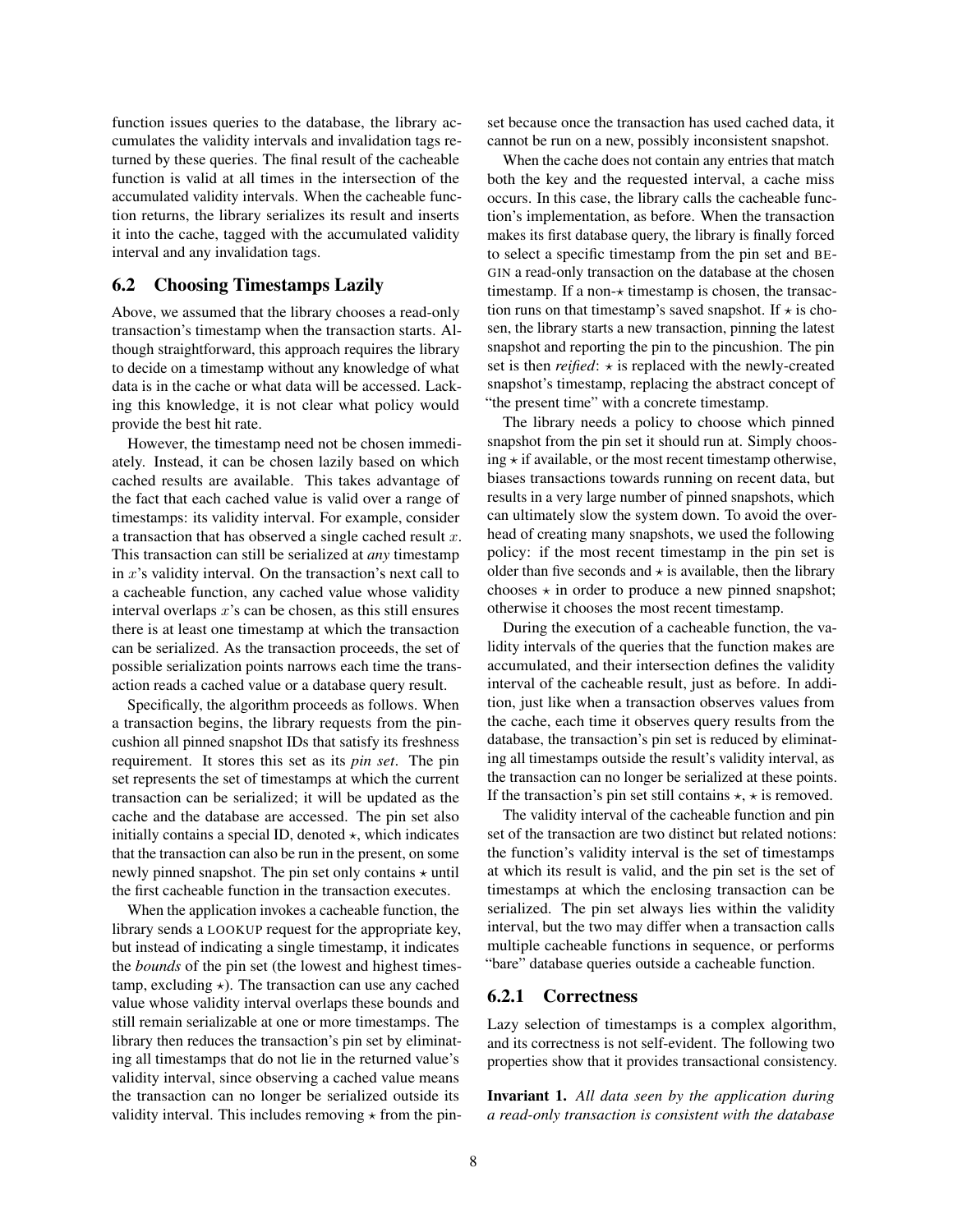#### *state at every timestamp in the pin set,* i.e. *the transaction can be serialized at any timestamp in the pin set.*

Invariant [1](#page-7-1) holds because any timestamps *in*consistent with data the application has seen are removed from the pin set. The application sees two types of data: cached values and database query results. Each is tagged with its validity interval. The library removes from the pin set all timestamps that lie outside either of these intervals.

#### <span id="page-8-2"></span>Invariant 2. *The pin set is never empty,* i.e. *the transaction can always be serialized at some timestamp.*

The pin set is initially non-empty: it contains the timestamps of all sufficiently-fresh pinned snapshots, if any, and always  $\star$ . So we must ensure that at least one timestamp remains every time the pin set shrinks, *i.e.* when a result is obtained from the cache or database.

When a value is fetched from the cache, its validity interval is guaranteed to intersect the transaction's pin set at at least one timestamp. The cache will only return an entry with a non-empty intersection between its validity interval and the bounds of the transaction's pin set. This intersection contains the timestamp of at least one pinned snapshot: if the result's validity interval lies partially within and partially outside the bounds of the client's pin set, then either the earliest or latest timestamp in the pin set lies in the intersection. If the result's validity interval lies entirely within the bounds of the transaction's pin set, then the pin set contains at least the timestamp of the pinned snapshot from which the cached result was originally generated. Thus, Invariant [2](#page-8-2) continues to hold even after removing from the pin set any timestamps that do not lie within the cached result's validity interval.

It is easier to see that when the database returns a query result, the validity interval intersects the pin set at at least one timestamp. The validity interval of the query result must contain the timestamp of the pinned snapshot at which it was executed, by definition. That pinned snapshot was chosen by the TxCache library from the transaction's pin set (or it chose  $\star$ , obtained a new snapshot, and added it to the pin set). Thus, at least that one timestamp will remain in the pin set after intersecting it with the query's validity interval.

# <span id="page-8-1"></span>6.3 Handling Nested Calls

In the preceding sections, we assumed that cacheable functions never call other cacheable functions. However, it is useful to be able to nest calls to cacheable functions. For example, a user's home page at an auction site might contain a list of items the user recently bid on. We might want to cache the description and price for each item as a function of the item ID (because they might appear on other user's pages) in addition to the complete content of the user's page (because he might access it again).

Our implementation supports nested calls; this does not require any fundamental changes to the approach above. However, we must keep track of a separate cumulative validity interval and invalidation tag set for each cacheable function in the call stack. When a cached value or database query result is accessed, its validity interval is intersected with that of *each* function currently on the call stack. As a result, a nested call to a cacheable function may have a wider validity interval than its enclosing function, but not vice versa. This makes sense, as the outer function might have seen more data than the functions it calls (*e.g.* if it calls more than one cacheable function). Similarly, any invalidation tags from the database are attached to each function on the call stack, as each now has a dependency on the data.

# <span id="page-8-0"></span>7 Experiences

We implemented all the components of TxCache, including the cache server, database modifications to PostgreSQL to support validity tracking and invalidations, and the cache library with PHP language bindings.

One of TxCache's goals is to make it easier to add caching to a new or existing application. The TxCache library makes it straightforward to designate a function as cacheable. However, ensuring that the program has functions suitable for caching still requires some effort. Below, we describe our experiences adding support for caching to the RUBiS benchmark and to MediaWiki.

# 7.1 Porting RUBiS

RUBiS [\[2\]](#page-12-1) is a benchmark that implements an auction website modeled after eBay where users can register items for sale, browse listings, and place bids on items. We ported its PHP implementation to use TxCache. Like many small PHP applications, the PHP implementation of RUBiS consists of 26 separate PHP scripts, written in an unstructured way, which mainly make database queries and format their output. Besides changing code that begins and ends transactions to use TxCache's interfaces, porting RUBiS to TxCache involved identifying and designating cacheable functions. The existing implementation had few functions, so we had to begin by dividing it into functions; this was not difficult and would be unnecessary in a more modular implementation.

We cached objects at two granularities. First, we cached large portions of the generated HTML output (except some headers and footers) for each page. This meant that if two clients viewed the same page with the same arguments, the previous result could be reused. Second, we cached common functions such as authenticating a user's login, or looking up information about a user or item by ID. Even these fine-grained functions were often more complicated than an individual query; for example, looking up an item requires examining both the active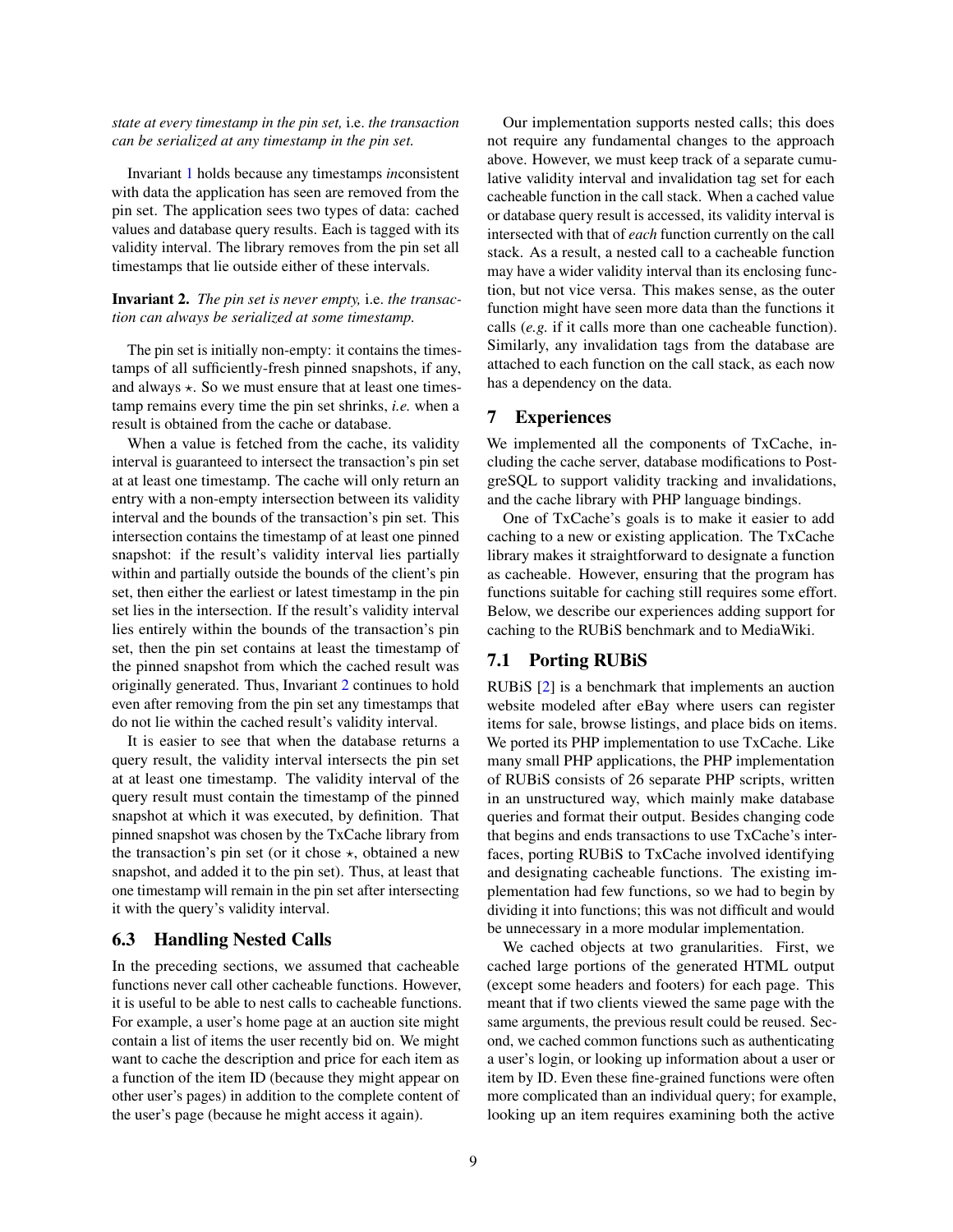items table and the old items table. These fine-grained cached values can be shared between different pages; for example, if two search results contain the same item, the description and price of that item can be reused.

We made a few modifications to RUBiS that were not strictly necessary but improved its performance. To take better advantage of the cache, we modified the code for display lists of items to obtain details about each item by calling our GET-ITEM cacheable function rather than performing a join on the database. We also observed that one interaction, finding all the items for sale in a particular region and category, required performing a sequential scan over all active auctions, and joining it against the users table. This severely impacted the performance of the benchmark with or without caching. We addressed this by adding a new table and index containing each item's category and region IDs. Finally, we removed a few queries that were simply redundant.

# 7.2 Porting MediaWiki

We also ported MediaWiki to use TxCache, to better understand the process of adding caching to a more complex, existing system. MediaWiki, which faces significant scaling challenges in its use for Wikipedia, already supports a variety of caches and replication systems. Unlike RUBiS, it has an object-oriented design, making it easier to select cacheable functions.

MediaWiki supports master-slave replication for the database server. Because the slaves cannot process update transactions and lag slightly behind the master, MediaWiki already distinguishes the few transactions that must see the latest state from the majority that can accept the staleness caused by replication lag (typically 1–30 seconds). It also identifies read/write transactions, which must run on the master. Although we used only one database server, we took advantage of this classification of transactions to determine which transactions can be cached and which must execute directly on the database.

Most MediaWiki functions are class member functions. Caching only pure functions requires being sure that functions do not mutate their object. We cached only static functions that do not access or modify global variables (MediaWiki rarely uses global variables). Of the nonstatic functions, many can be made static by explicitly passing in any member variables that are used, as long as they are only read. For example, almost every function in the TITLE class, which represents article titles, is cacheable because a TITLE object is immutable.

Identifying functions that would be good candidates for caching was more challenging, as MediaWiki is a complex application with myriad features. Developers with previous experience with the MediaWiki codebase would have more insight into which functions were frequently used. We looked for functions that were involved in common requests like rendering an article, and member functions of commonly-used classes. We focused on functions that constructed objects based on data looked up in the database, such as fetching a page revision. These were good candidates for caching because we can avoid the cost of one or more database queries, as well as the cost of post-processing the data from the database to fill the fields of the object. We also adapted existing caches like the localization cache, which stores translations of user interface messages.

# <span id="page-9-0"></span>8 Evaluation

We used RUBiS as a benchmark to explore the performance benefits of caching. In addition to the PHP auction site implementation described above, RUBiS provides a client emulator that simulates many concurrent user sessions: there are 26 possible user interactions (*e.g.* browsing items by category, viewing an item, or placing a bid), each of which corresponds to a transaction. We used the standard RUBiS "bidding" workload, a mix of 85% read-only interactions (browsing) and 15% read/write interactions (placing bids) with a think time with negative exponential distribution and 7-second mean.

We ran our experiments on a cluster of 10 servers, each a Dell PowerEdge SC1420 with two 3.20 GHz Intel Xeon CPUs, 2 GB RAM, and a Seagate ST31500341AS 7200 RPM hard drive. The servers were connected via a gigabit Ethernet switch, with 0.1 ms round-trip latency. One server was dedicated to the database; it ran PostgreSQL 8.2.11 with our modifications. The others acted as frontend web servers running Apache 2.2.12 with PHP 5.2.10, or as cache nodes. Four other machines, connected via the same switch, served as client emulators. Except as otherwise noted, database server load was the bottleneck.

We used two different database configurations. One configuration was chosen so that the dataset would fit easily in the server's buffer cache, representative of applications that strive to fit their working set into the buffer cache for performance. This configuration had about 35,000 active auctions, 50,000 completed auctions, and 160,000 registered users, for a total database size about 850 MB. The larger configuration was disk-bound; it had 225,000 active auctions, 1 million completed auctions, and 1.35 million users, for a total database size of 6 GB.

For repeatability, each test ran on an identical copy of the database. We ensured the cache was warm by restoring its contents from a snapshot taken after one hour of continuous processing for the in-memory configuration and one day for the disk-bound configuration.

For the in-memory configuration, we used seven hosts as web servers, and two as dedicated cache nodes. For the larger configuration, eight hosts ran both a web server and a cache server, in order to make a larger cache available.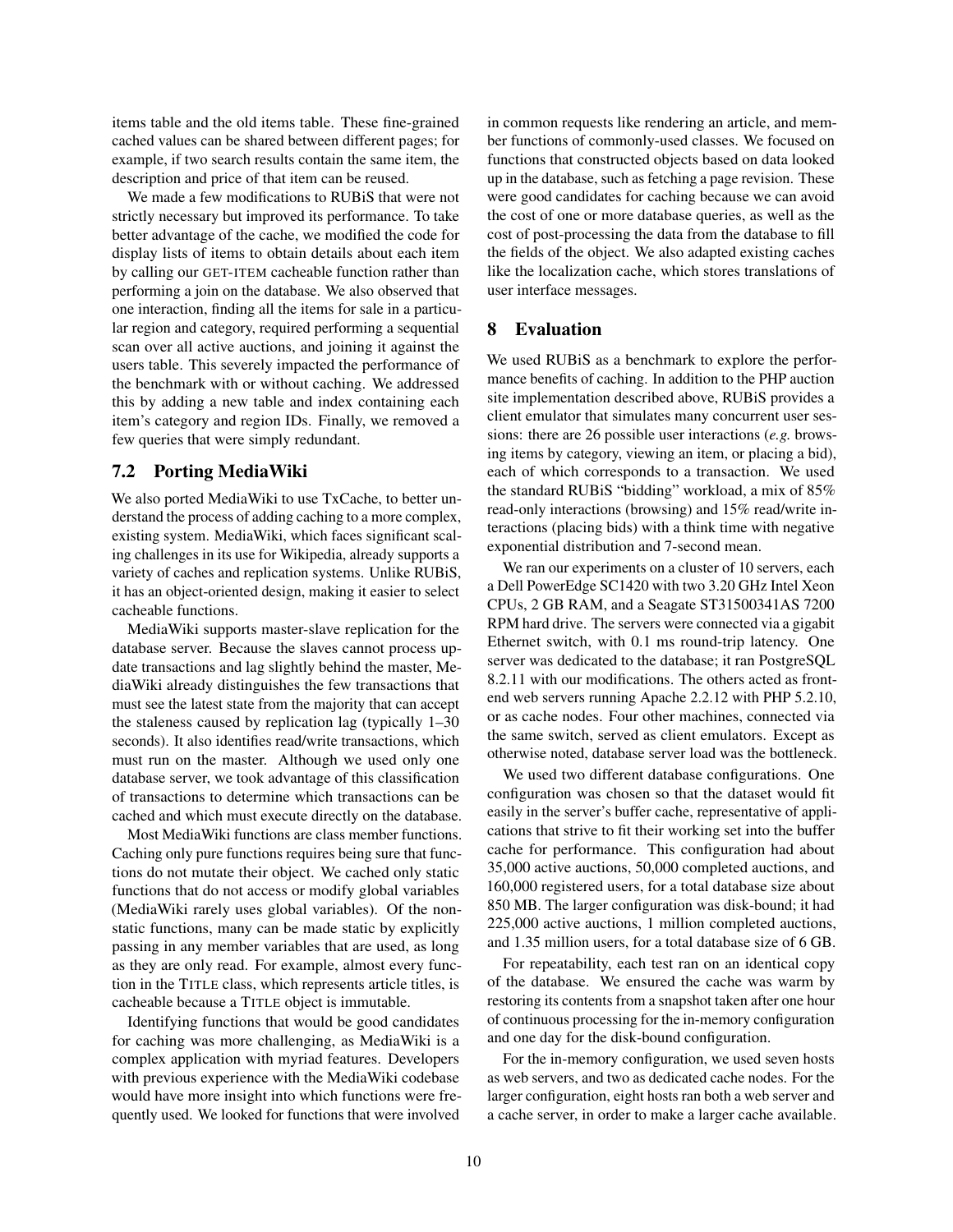<span id="page-10-3"></span>

<span id="page-10-0"></span>Figure 5: Effect of cache size on peak throughput (30 second staleness limit)

<span id="page-10-1"></span>

Figure 6: Effect of cache size on cache hit rate (30 second staleness limit)

#### 8.1 Cache Sizes and Performance

We evaluated RUBiS's performance in terms of the peak throughput achieved (requests handled per second) as we varied the number of emulated clients. Our baseline measurement evaluates RUBiS running directly on the Postgres database, with TxCache disabled. This achieved a peak throughput of 928 req/s with the in-memory configuration and 136 req/s with the disk-bound configuration.

We performed this experiment with both a stock copy of Postgres, and our modified version. We found no observable difference between the two cases, suggesting our modifications have negligible performance impact. Because the system already maintains multiple versions to implement snapshot isolation, keeping a few more versions around adds little cost, and tracking validity intervals and invalidation tags simply adds an additional bookkeeping step during query execution.

We then ran the same experiment with TxCache enabled, using a 30 second staleness limit and various cache sizes. The resulting peak throughput levels are shown in Figure [5.](#page-10-0) Depending on the cache size, the speedup achieved ranged from  $2.2 \times$  to  $5.2 \times$  for the in-memory configuration and from  $1.8 \times$  to  $3.2 \times$  for the disk-bound configuration. The RUBiS PHP benchmark does not perform significant application-level computation; even so, we see a 15% reduction in total web server CPU usage. <span id="page-10-2"></span>Cache server load is low, with most CPU overhead in kernel time, suggesting inefficiencies in the kernel's TCP stack as the cause. Switching to a UDP protocol might alleviate some of this overhead [\[32\]](#page-13-17).

Figure  $6(a)$  shows that for the in-memory configuration, the cache hit rate ranged from 27% to 90%, increasing linearly until the working set size is reached, and then growing slowly. Here, the cache hit rate directly translates into a performance improvement because each cache hit represents load (often many queries) removed from the database. Interestingly, we always see a high hit rate on the disk-bound database (Figure  $6(b)$ ) but it does not always translate into a large performance improvement. This workload exhibits some very frequent queries (*e.g.* looking up a user's nickname by ID) that can be stored in even a small cache, but are also likely to be in the database's buffer cache. It also has a large number of data items that are each accessed rarely (*e.g.* the full bid history for each item). The latter queries collectively make up the bottleneck, and the speedup is determined by how much of this data is in the cache.

## 8.2 Varying Staleness Limits

The staleness limit is an important parameter. By raising this value, applications may be exposed to increasingly stale data, but are able to take advantage of more cached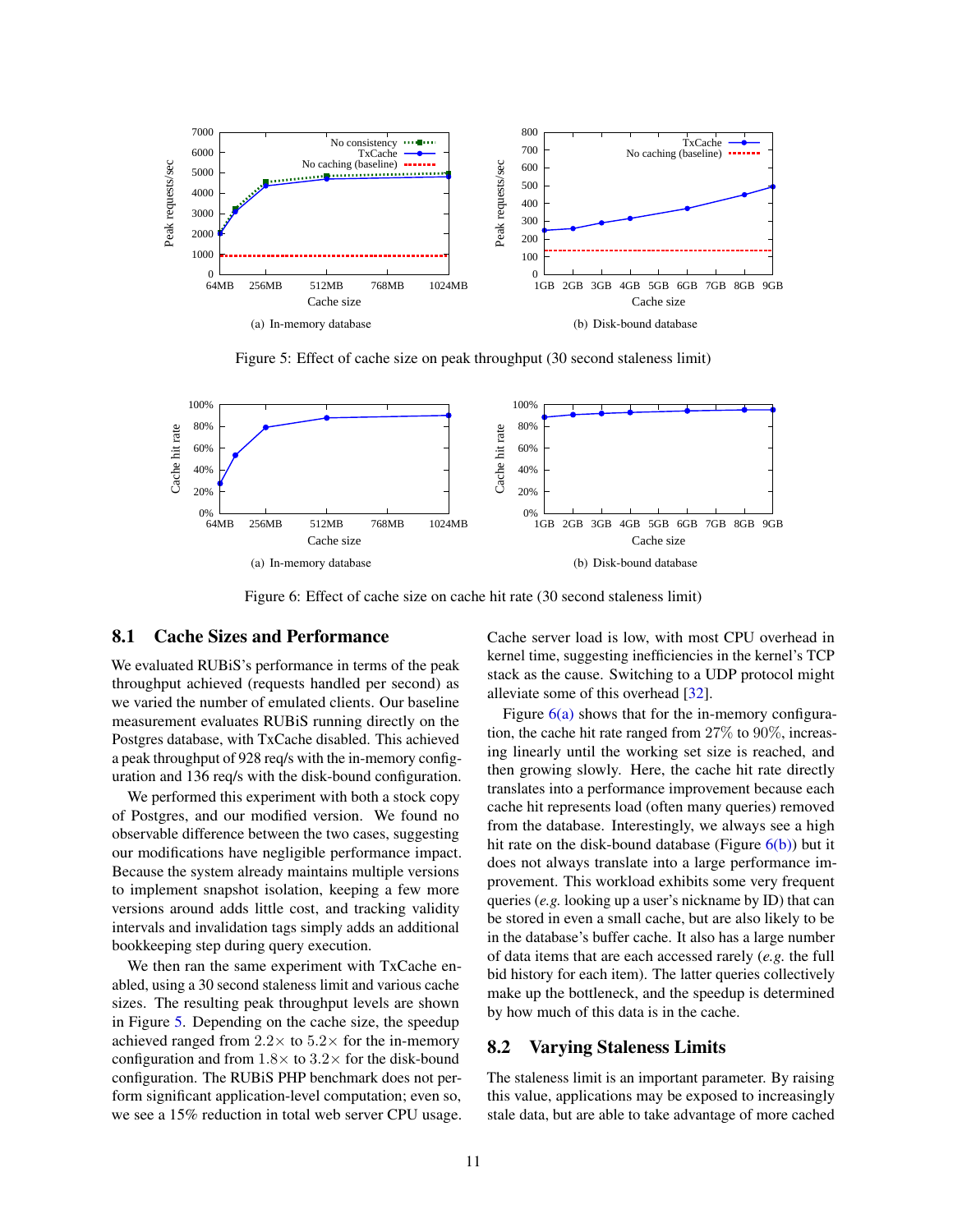

<span id="page-11-1"></span>Figure 7: Impact of staleness limit on peak throughput

data. An invalidated cache entry remains useful for the duration of the staleness limit, which is valuable for values that change (and are invalidated) frequently.

Figure [7](#page-11-1) compares the peak throughput obtained by running transactions with staleness limits from 1 to 120 seconds. Even a small staleness limit of 5-10 seconds provides a significant benefit. RUBiS has some objects that are expensive to compute and have many data dependencies (indexes of all items in particular regions with their current prices). These objects are invalidated frequently, but the staleness limit permits them to be used. The benefit diminishes at around 30 seconds, suggesting that the bulk of the data either changes infrequently (such as information about inactive users or auctions), or is accessed multiple times every 30 seconds (such as the aforementioned index pages).

## 8.3 Costs of Consistency

A natural question is how TxCache's guarantee of transactional consistency affects its performance. We explore this question by examining cache statistics and comparing against other approaches.

We classified cache misses into four types, inspired by the common classification for CPU cache misses:

- *compulsory miss*: the object was never in the cache
- *staleness miss*: the object has been invalidated, and its staleness limit has been exceeded
- *capacity miss*: the object was previously evicted
- *consistency miss*: some sufficiently fresh version of the object was available, but it was inconsistent with previous data read by the transaction

Figure [8](#page-11-2) shows the breakdown of misses by type for four different configurations. Our cache server unfortunately cannot distinguish staleness and capacity misses. We see that consistency misses are the least common by a large margin. Consistency misses are rare, as items in the cache are likely to have overlapping validity intervals, either because they change rarely or the cache contains multiple versions. Workloads with higher staleness limits experience more consistency misses (but fewer overall misses) because they have more stale data that must be matched

|              | in-memory DB |            |            | disk-bound |
|--------------|--------------|------------|------------|------------|
|              | 512 MB       | 512 MB     | 64 MB      | 9 GB       |
|              | 30 s stale   | 15 s stale | 30 s stale | 30 s stale |
| Compulsory   | 33.2%        | 28.5%      | 4.3%       | 63.0%      |
| Stale / Cap. | 59.0%        | 66.1%      | 95.5%      | 36.3%      |
| Consistency  | 7.8%         | 5.4%       | 0.2%       | $0.7\%$    |

<span id="page-11-2"></span>Figure 8: Breakdown of cache misses by type. Figures are percentage of total misses.

to other items valid at the same time. The 64 MB-sized cache's workload is dominated by capacity misses, because the cache is smaller than the working set. The disk-bound experiment sees more compulsory misses because it has a larger dataset with limited locality, and few consistency misses because the update rate is slower.

The low fraction of consistency misses suggests that providing consistency has little performance cost. We verified this experimentally by modifying our cache to continue to use our invalidation mechanism, but to read any data that was valid within the last 30 seconds, blithely ignoring consistency. The results of this experiment are shown as the "No consistency" line in Figure  $5(a)$ . As predicted, the benefit it provides over consistency is small. On the disk-bound configuration, the results could not be distinguished within experimental error.

# <span id="page-11-0"></span>9 Related Work

High performance web applications use many different techniques to improve their throughput. These range from lightweight application-level caches which typically do not provide transactional consistency, to database replication systems that improve database performance while providing the same consistency guarantees, but do not address application server load.

# 9.1 Application-Level Caching

Applying caching at the application layer is an appealing option because it can improve performance of both the application servers and the database. Dynamic web caches operate at the highest layer, storing entire web pages produced by the application, requiring them to be regenerated in their entirety when any content changes. These caches need to invalidate pages when the underlying data changes, typically by requiring the application to explicitly invalidate pages [\[37\]](#page-13-18) or specify data dependencies [\[9,](#page-13-19) [38\]](#page-13-20). TxCache obviates this need by integrating with the database to automatically identify dependencies.

However, full-page caching is becoming less appealing to application developers as more of the web becomes personalized and dynamic. Instead, web developers are increasingly turning to application-level data caches [\[4,](#page-13-21) [16,](#page-13-22) [24,](#page-13-0) [26,](#page-13-23) [34\]](#page-13-1) for their flexibility. These caches allow the application to choose what to store, including query results, arbitrary application data (such as Java or .NET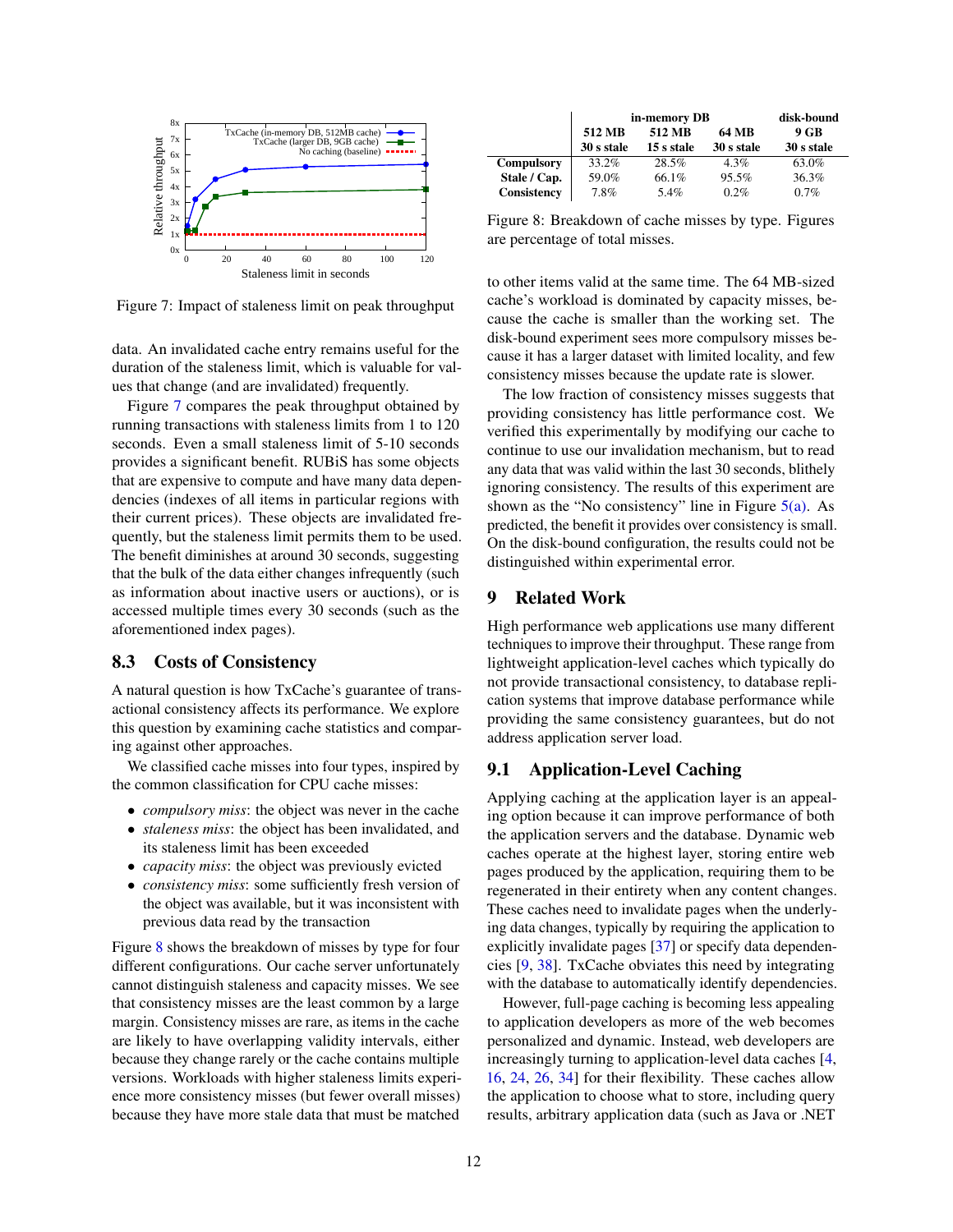objects), and fragments of or whole web pages.

These caches present to applications a GET/PUT/DELETE hash table interface, so the application developer must choose keys and correctly invalidate objects. As we argued in Section [2.1,](#page-1-1) this can be a source of unnecessary complexity and software bugs. Most application object caches have no notion of transactions, so they cannot ensure even that two accesses to the cache return consistent values. Some support transactions *within* the cache, allowing applications to atomically update objects in the cache [\[34,](#page-13-1) [16\]](#page-13-22), but none maintain transactional consistency with the database.

# 9.2 Database Replication

Another popular alternative is to deploy a caching or replication system within the database layer. These systems replicate the data tuples that comprise the database, and allow replicas to perform queries on them. Accordingly, they can relieve load on the database, but offer no benefit for application server load.

Some replication systems guarantee transactional consistency by using group communication to execute queries [\[12,](#page-13-24) [19\]](#page-13-25), which can be difficult to scale to large numbers of replicas [\[13\]](#page-13-26). Others offer weaker guarantees (eventual consistency) [\[11,](#page-13-27) [27\]](#page-13-28), which can be difficult to reason about and use correctly. Still others require the developer to know the access pattern beforehand [\[3\]](#page-13-29) or statically partition the data [\[8\]](#page-13-30).

Most replication schemes used in practice take a primary copy approach, where all modifications are processed at a master and shipped to slave replicas, usually asynchronously for performance reasons. Each replica then maintains a complete, if slightly stale, copy of the database. Several systems defer update processing to improve performance for applications that can tolerate limited amounts of staleness [\[6,](#page-13-31) [28,](#page-13-32) [30\]](#page-13-33). These protocols assume that each replica is a single, complete snapshot of the database, making them infeasible for use in an application object cache setting where it is not possible to maintain a copy of every object that could be computed. In contrast, TxCache's protocol allows it to ensure consistency even though its cache contains cached objects that were generated at different times.

Materialized views are a form of in-database caching that creates a view table containing the result of a query over one or more base tables, and updating it as the base tables change. Most work on materialized views seeks to incrementally update the view rather than recomputing it in its entirety [\[15\]](#page-13-34). This requires placing restrictions on view definitions, *e.g.* requiring them to be expressed in the select-project-join algebra. TxCache's applicationlevel functions, in addition to being computed outside the database, can include arbitrary computation, making incremental updates infeasible. Instead, it uses invalidations, which are easier for the database to compute [\[7\]](#page-13-35).

# 10 Conclusion

Application data caches are an efficient way to scale database-driven web applications, but they do not integrate well with databases or web applications. They break the consistency guarantees of the underlying database, making it impossible for the application to see a consistent view of the entire system. They provide a minimal interface that requires the application to provide significant logic for keeping cached values up to date, and often requires application developers to understand the entire system in order to correctly manage the cache.

We provide an alternative with TxCache, an application-level cache that ensures all data seen by an application during a transaction is consistent, regardless of whether it comes from the cache or database. TxCache guarantees consistency by modifying the database server to return validity intervals, tagging data in the cache with these intervals, and then only retrieving values from the cache that were valid at a single point in time. By using validity intervals instead of single timestamps, TxCache can make the best use of cached data by lazily selecting the timestamp for each transaction.

TxCache provides an easier programming model for application developers by allowing them to simply designate cacheable functions, and then have the results of those functions automatically cached. The TxCache library handles all of the complexity of managing the cache and maintaining consistency across the system: it selects keys, finds data in the cache consistent with the current transaction, and automatically detects and invalidates potentially changed objects as the database is updated.

Our experiments with the RUBiS benchmark show that TxCache is effective at improving scalability even when the application tolerates only a small interval of staleness, and that providing transactional consistency imposes only a minor performance penalty.

# Acknowledgments

We thank James Cowling, Kevin Grittner, our shepherd Amin Vahdat, and the anonymous reviewers for their helpful feedback. This research was supported by NSF ITR grants CNS-0428107 and CNS-0834239, and by NDSEG and NSF graduate fellowships.

# References

- <span id="page-12-0"></span>[1] C. Amza, E. Cecchet, A. Chanda, S. Elnikety, A. Cox, R. Gil, J. Marguerite, K. Rajamani, and W. Zwaenepoel. Bottleneck characterization of dynamic web site benchmarks. TR02-388, Rice University, 2002.
- <span id="page-12-1"></span>[2] C. Amza, A. Chanda, A. Cox, S. Elnikety, R. Gil, K. Rajamani, W. Zwaenepoel, E. Cecchet, and J. Marguerite. Specification and implementation of dynamic web site